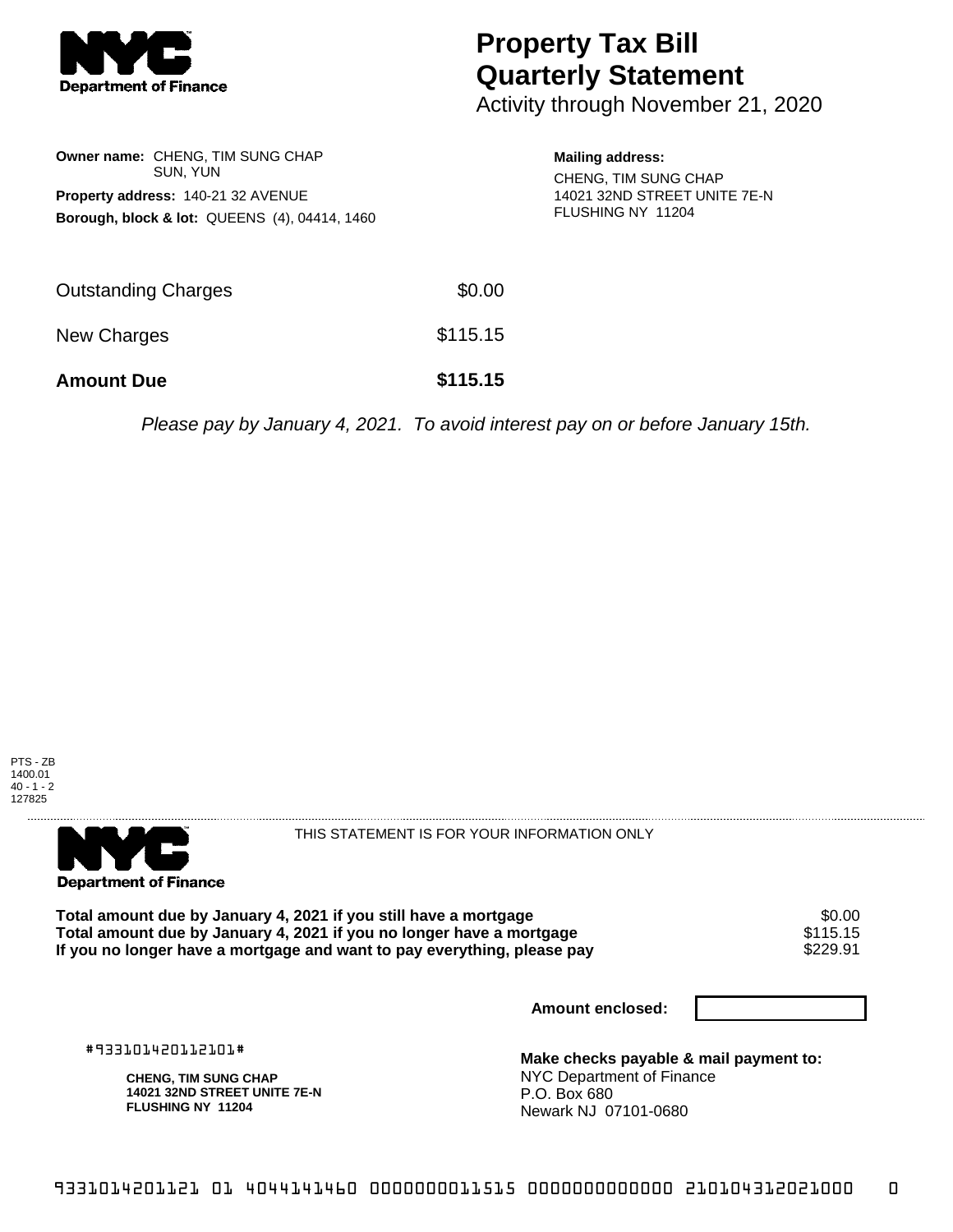

| <b>Billing Summary</b>                                                     | <b>Activity Date Due Date</b> |                    | Amount        |
|----------------------------------------------------------------------------|-------------------------------|--------------------|---------------|
| Outstanding charges including interest and payments                        |                               |                    | \$0.00        |
| Finance-Property Tax                                                       |                               | 01/01/2021         | \$119.09      |
| Adopted Tax Rate                                                           |                               |                    | $$-3.94$      |
| <b>Total amount due</b>                                                    |                               |                    | \$115.15      |
| <b>Tax Year Charges Remaining</b>                                          | <b>Activity Date Due Date</b> |                    | <b>Amount</b> |
| Finance-Property Tax                                                       |                               | 04/01/2021         | \$119.09      |
| <b>Adopted Tax Rate</b>                                                    |                               |                    | $$-3.94$      |
| Total tax year charges remaining                                           |                               |                    | \$115.15      |
| If you pay everything you owe by January 4, 2021, you would save:          |                               |                    | \$0.39        |
| How We Calculated Your Property Tax For July 1, 2020 Through June 30, 2021 |                               |                    |               |
|                                                                            |                               | Overall            |               |
| Tax class 2 - Residential More Than 10 Units                               |                               | <b>Tax Rate</b>    |               |
| Original tax rate billed                                                   |                               | 12.4730%           |               |
| New Tax rate                                                               |                               | 12.2670%           |               |
| <b>Estimated Market Value \$151,779</b>                                    |                               |                    |               |
|                                                                            |                               |                    | <b>Taxes</b>  |
| <b>Billable Assessed Value</b>                                             |                               | \$62,906           |               |
| 421a                                                                       |                               | $-59,087.00$       |               |
| <b>Taxable Value</b>                                                       |                               | \$3,819 x 12.2670% |               |
| <b>Tax Before Abatements and STAR</b>                                      |                               | \$468.48           | \$468.48      |
| Annual property tax                                                        |                               |                    | \$468.48      |
| Original property tax billed in June 2020                                  |                               |                    | \$476.36      |
| <b>Change In Property Tax Bill Based On New Tax Rate</b>                   |                               |                    | $$-7.88$      |

**NEW LAW:** To learn about Local Law 147, which requires residential buildings with three or more units to create a policy on smoking and share it with current and prospective tenants, visit www.nyc.gov/health/tobaccocontrol.

Please call 311 to speak to a representative to make a property tax payment by telephone.

## **Home banking payment instructions:**

- 1. **Log** into your bank or online bill pay website.
- 2. **Add** the new payee: NYC DOF Property Tax. Enter your account number, which is your boro, block and lot, as it appears here: 4-04414-1460 . You may also need to enter the address for the Department of Finance. The address is P.O. Box 680, Newark NJ 07101-0680.
- 3. **Schedule** your online payment using your checking or savings account.

## **Did Your Mailing Address Change?**

If so, please visit us at **nyc.gov/changemailingaddress** or call **311.**

When you provide a check as payment, you authorize us either to use information from your check to make a one-time electronic fund transfer from your account or to process the payment as a check transaction.